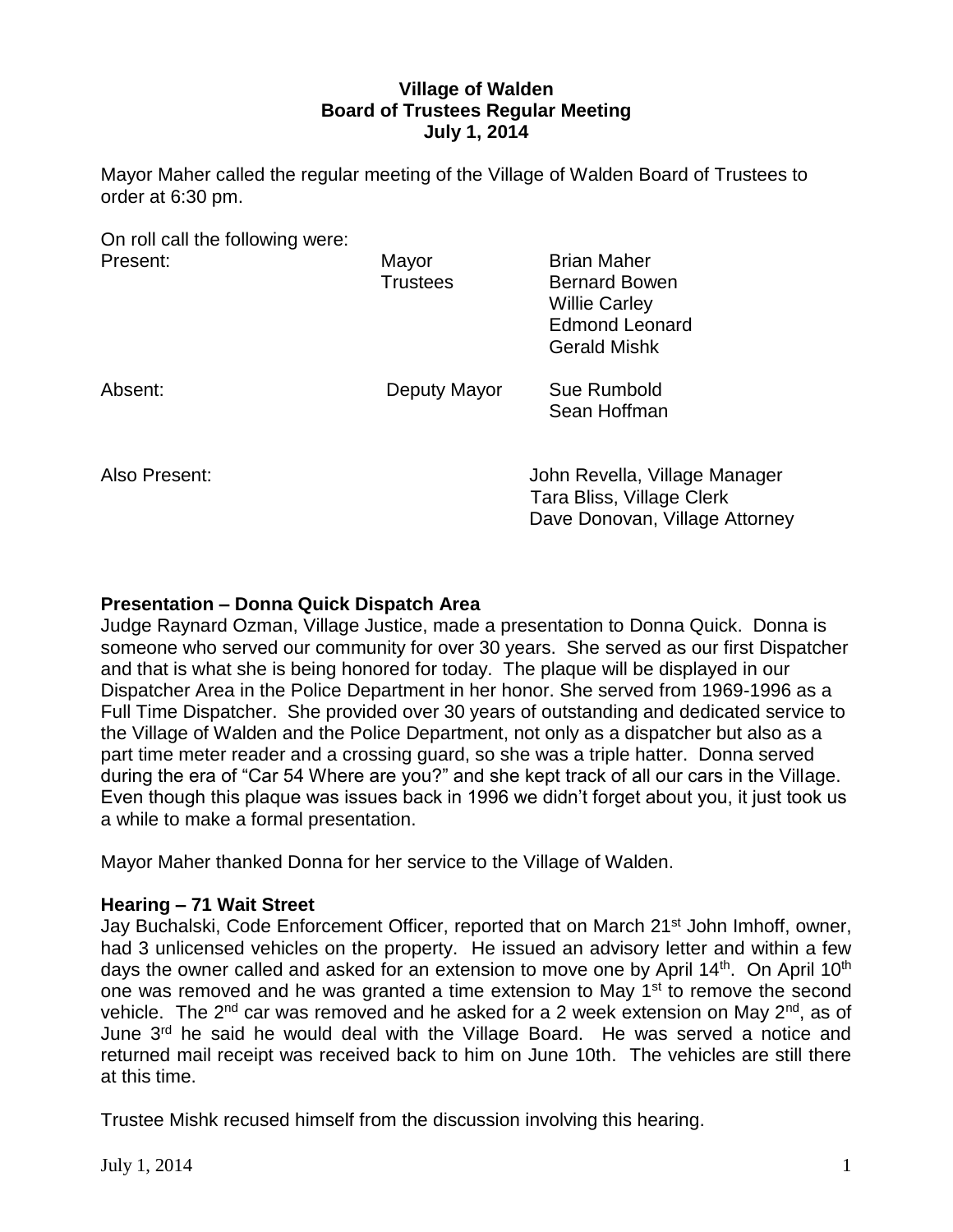John Imhoff, 71 Wait Street, explained that one vehicle is over 50 years old it is a 1962 Volvo which is basically a lawn ornament and will never run again. The other one runs but is not on the road. He likes keeping it there so he has an extra car if anything happens to the car he is driving. He has two lots there and Jay said he would have to move the car to the other lot which would require him to tow the car 50 feet and tear up the driveway which he doesn't want to do. It's a lot easier to just leave the car there as you can imagine. His other address is 63 Wait Street. One car would pass inspection the other would not.

Mayor Maher asked if he got it inspected could he leave the 62 in the back yard.

Manager Revella stated it has to be registered and can only have one abandoned vehicle or put it on the other lot.

John stated he would like to avoid having to move it 50 feet.

Attorney Donovan confirmed the code for the record, code 284-3. So it therefore must be registered.

John stated he was trying to see if he could go around it. Just having a car siting on a lot will look ridiculous.

Mayor Maher explained that he can't have 2 cars there, it would need to be moved or registered. If we give you this exemption it sets a precedent for others even though yours doesn't look terrible. We would not have any authority to hold weight on others if we allow you to do it.

Attorney Donovan clarified that he can't have the 1962 Volvo at all as it must be capable of passing NYS inspection which he is stating it doesn't even run so that is unlikely.

Jay confirmed.

Mayor Maher stated that the Board can't have you let it sit there. What time frame would be sufficient to move it?

John said he would have to sell it and asked for a 1 month time period.

Trustee Carley made a motion to give John Imhoff until August 12, 2014 at 5pm to move the 1962 Volve from the property located at 71 Wait Street or it will be on the agenda that evening for action. Seconded by Trustee Bowen. 4 ayes, 0 nays, 1 abstention (Trustee Mishk). Motion carried.

# **Village Manager's Report**

- Had a meeting with OC DPW regarding S. Montgomery Street and the suggestions from the Board. They are willing to move the center line and stop bar but not willing to change the direction. If we wanted to do that we would need to take ownership of the road all the way to Montgomery. He declined.
- Went over to the Range with some officers who just had their qualifications this past weekend and went well.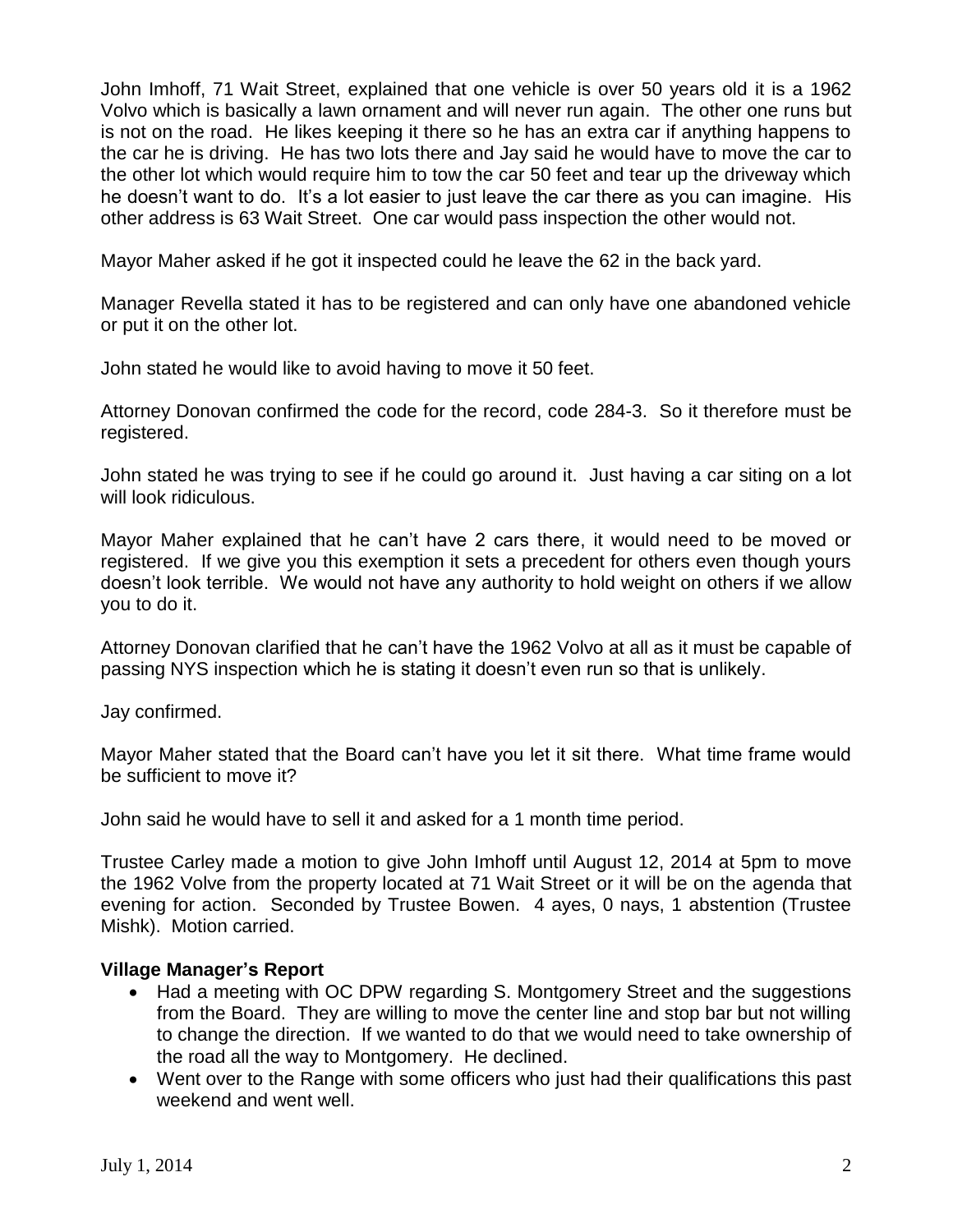- Conducted interviews with another Part time Police Officer candidate and the timeline that he could start. The other two new officers' first shifts are tonight.
- Met with PBA President and the Chief which went good. Talked about some personnel issues, discussed the new hires, and discussed the new sergeant position and the potentially new officer position opening up.
- Talked to the Wallkill Valley Times about the Grant application for Bradley Park amphitheater. Was a good story.
- Had some inspections from Department of Health for Summer Camp which was 100%.
- Met with Village Attorney and the Mayor on the Landlord Registry Law.
- Youth employment program job fair went very well.
- Had a good meeting on Highland Avenue with residents about sidewalks and curbs over there with Trustee Mishk and Village Engineer. Good feedback. Made some changes and are moving forward. Everyone seemed pleased.
- Conducted interviews for Police Sergeant with the Chief. Had 4 candidates. Investigator Werner was appointed today. This will open up a new Full Time Police Officer position which we will be canvassing for soon of the residency list.
- We were contacted by an NBC filming crew about doing some filming in the Village. The filming took place last week at Village Hall and they used St. Andrew's Church as well. It's a crime show on Discovery ID channel called "I'd Kill For You" about a crime that took place in the Town of Poughkeepsie. Filming took 2 days.
- Attended the Moving Up Ceremony for Walden Elementary School where we presented with the Historian the award and photo of the History Club that she presented at the last meeting.
- Had good meeting with the Investigator and the Chief about some warrants that were executed. We had a few more drug arrests in continued efforts to take care of that issue in our Village.
- Went over some information with the Attorney regarding casino proposals and we had a special meeting regarding the host community agreement. All 3 Villages signed on to the agreement which guarantees \$1 million per year for each Village. Story should be in paper tomorrow.

Trustee Bowen asked if the investigator position was now vacated.

Manager Revella replied that it was an internal position only not through civil service. We can only hire off the list in Orange County for the Sergeant and Full Time Police Officer positions. Part time applicants can apply to the Village Clerk.

Trustee Leonard asked about the Antidote for drug overdoses and that we've already had use of it and only 3 officers are trained. Why will it take until the end of August to train?

Manager Revella stated that's when the next training is, the needle injection is different than a nasal spray.

# **Approval of the June 27, 2014 Special Meeting Minutes**

Trustee Bowen made a motion to approve the June 27, 2014 Special Meeting minutes. Seconded by Trustee Mishk. All ayes. Minutes approved.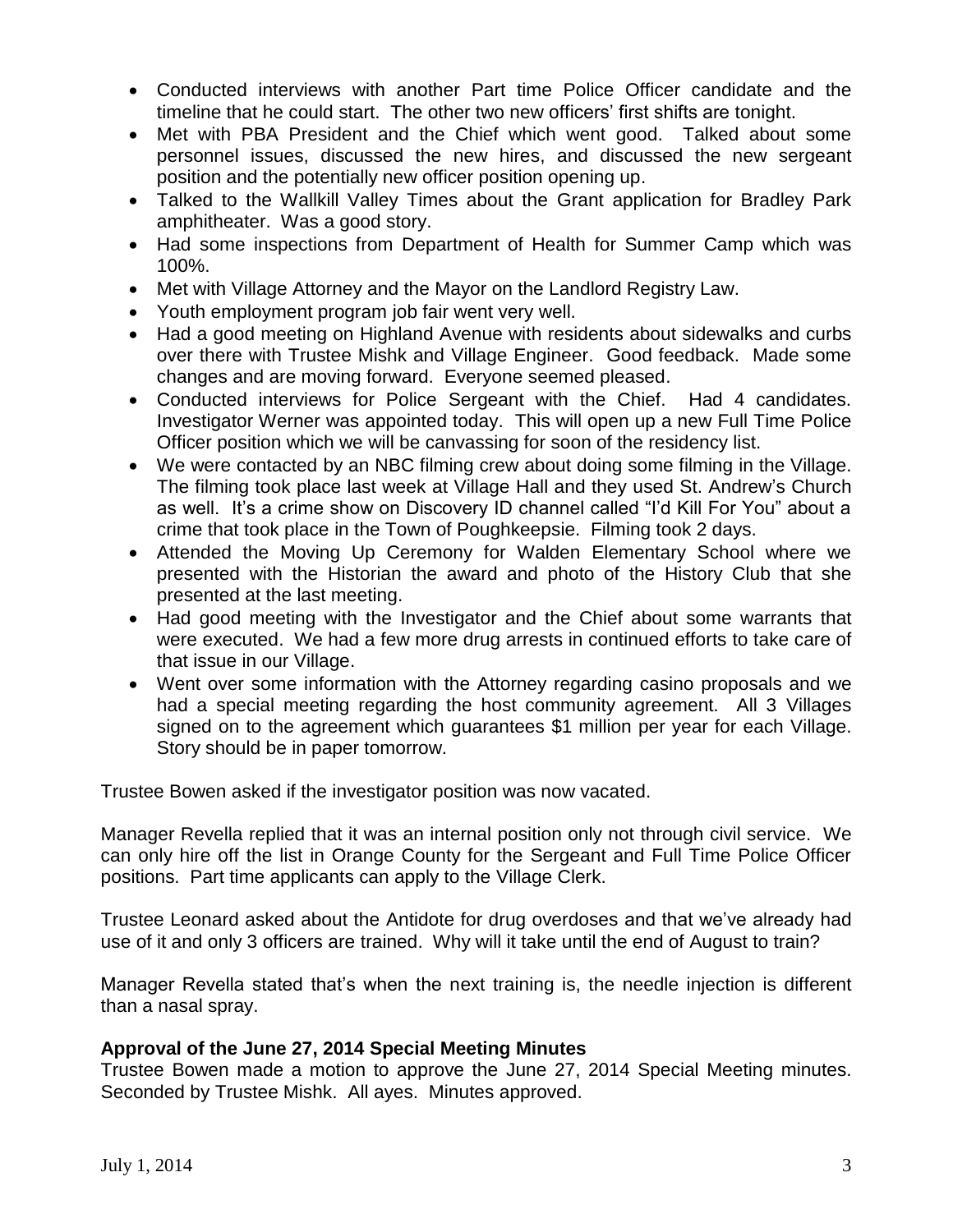# **Trustee's Committee Reports**

**Town of Montgomery & Library Board liaison – Trustee Leonard**

Trustee Leonard stated he had nothing to report.

# **Village Clerk & Village Treasurer Liaison – Trustee Bowen**

Trustee Bowen reported we have collected \$5.2 million which is 90% of our taxes as of June 30<sup>th</sup>. Remote deposits have been happening and working well. Migration of the accounts from Key bank to Sterling National should be done next week.

# **Police Department Liaison – Deputy Mayor Rumbold**

Deputy Mayor Rumbold was absent.

# **Planning and Zoning Boards as well as the Building Department Liaison – Trustee Hoffman**

Trustee Hoffman was absent.

# **Recreation & Parks Department, Emergency Services, and Valley Central School Board Liaison – Trustee Carley**

Trustee Carley stated that Flag Football has been going good. Camp is great and we send kudos to our lifeguards with regard to the incident at Olley Park on 6/18 was taken care of and all inspections have been good. SYLA program is now accepting applications. The pavilion is completed at Olley Park. Next Movie night is August 2, 2014, the Lego Movie. New playground is done and perfect. Farmer's market started on the 19<sup>th</sup>. He hasn't been to a school board meeting in a while.

# **Village Justice and DPW Liaison - Trustee Mishk**

Trustee Mishk stated he had nothing to report.

Mayor Maher Read the community events into the minutes.

# **Public Comment on Business of the Board**

Mayor Maher explained that the Landlord Registry Law action item on the agenda tonight is so we can set the date of July 31, 2014 for the next town hall meeting. Updated law will be shown to landlords later this month.

No public comment.

# **Action Items**

# **Village Manager Contract**

Mayor Maher explained that the Board has reviewed the contract in executive session last meeting. The contract contains a change in the compensation and extends it for 2 years. His starting salary was based on no experience which was 5 years ago. Now 5 years later he does have experience and they did a study on some neighboring municipalities and their salaries. Pelham Manor for example has a lower population and pays over \$209,000. Compensation for us is \$93,000 and we believe it is worth it and that they made a great decision. Details of the contract can be FOILed.

Trustee Bowen added that the salaries were from Westchester and Rockland County and our Village is not comparable.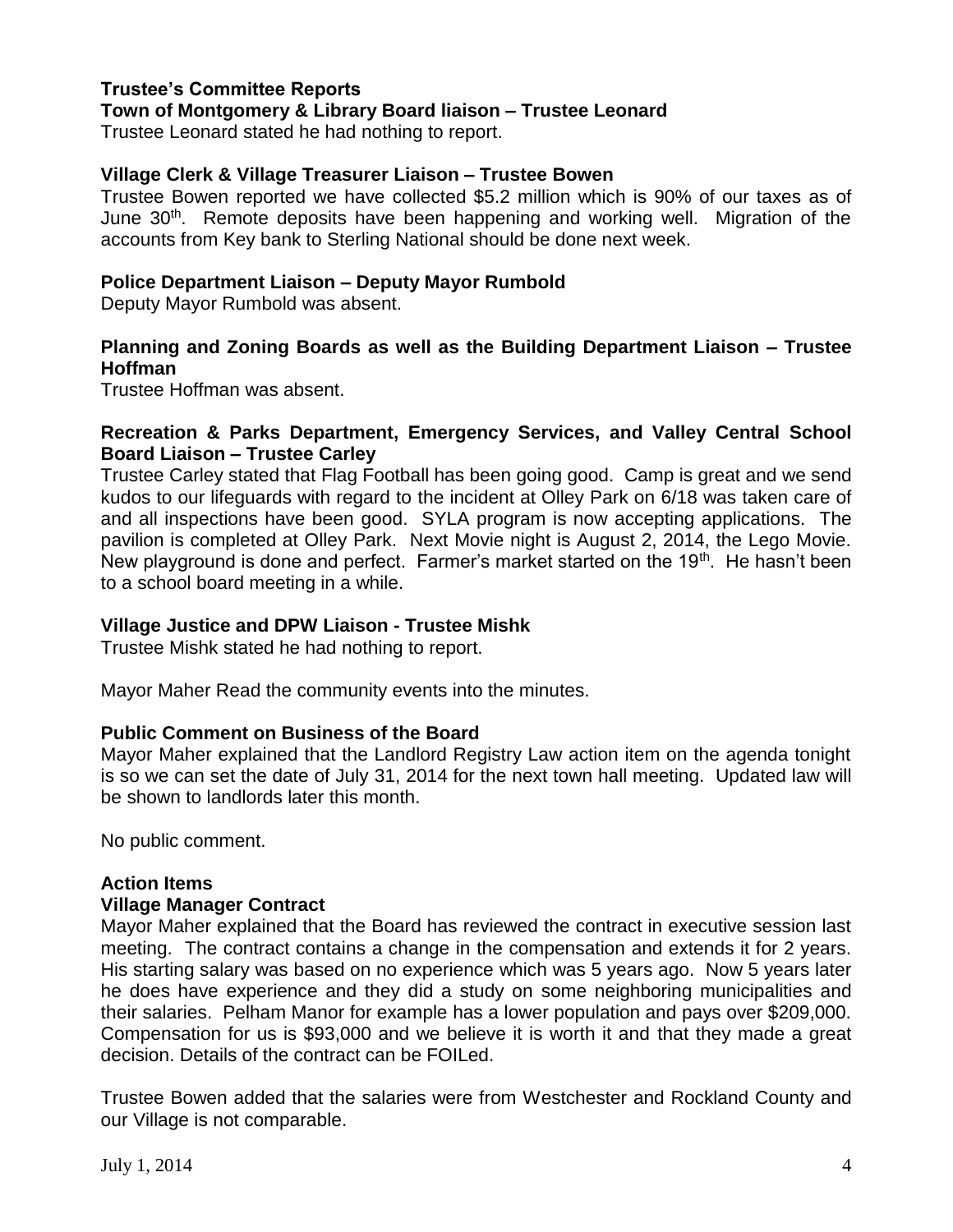Trustee Bowen made a motion to authorize the Mayor to sign the Village Manager's Contract. Seconded by Trustee Leonard. All ayes. Motion carried.

# **Thruway Plaza Request – Return of Letter of Credit**

Manager Revella explained there is a memo from Dean explaining the situation. Planning Board voted to approve this bond reduction as presented tonight which also includes a letter from Lanc and Tully indicating the same recommendation.

Trustee Carley made a motion to approve the request from Southern Realty and Development, LLC to reduce the Bond for site improvements that have been completed at the Thruway Plaza Site from \$267,742.00 to \$26,774.00 or a total reduction of \$240,968.00. Seconded by Trustee Bowen. All ayes. Motion carried.

# **Local Law #4 of 2014 – No Parking on South Montgomery Street**

Mayor Maher explained that John updated us in his report about what the county replied to us, that they are not interested in helping us turn it into a one way. Glad we had that meeting even if it didn't help.

Trustee Leonard made the motion for Negative Declaration under SEQRA for Local Law #4 of 2014 – No Parking on South Montgomery Street. Seconded by Trustee Carley. 4 ayes, 1 nay (Trustee Mishk), 0 abstentions. Motion carried.

Trustee Carley made a motion to adopt Local Law 4 of 2014 – No Parking on South Montgomery Street. Seconded by Trustee Bowen. 4 ayes, 1 nay (Trustee Mishk), 0 abstentions. Motion carried.

# **Request to transfer unassigned Fund Balance for the Fiscal Year of 2013-2014**

Peter Sullivan, Treasurer, explained the resolution in front of everyone tonight that will make our budget come out evenly. It shows what happened in the Fund balance after last year. We will have a little less than \$100,000 in the Fund Balance.

Trustee Bowen made a motion to approve transferring the unassigned Fund Balance for the Fiscal Year of 2013-2014 as outlined in Resolution Number 5-14-15. Seconded by Trustee Mishk. All ayes. Motion carried.

# **Walden Community Council – Harvest Fest Request**

Trustee Bowen made a motion to approve the Harvest Fest request from the Walden Community Council to close the Village Square, Orchard Street in front of Walden Elementary School, Orchard Street near the Firemen's Triangle, and the section of West Main Street between Pine Street and Oak Street for the Harvest Fest events on October 4, 2014 from 6am-5pm. Seconded by Trustee Leonard. All ayes. Motion carried.

# **Barnside Café Anniversary Event Request**

Mayor Maher explained that there is a request for an anniversary event for the Barnside Café to have tables outside and also approve doing tables at the Fireman's monument on Sunday, July 20<sup>th</sup> normal hours of operation 6am-3:30pm.

July 1, 2014  $\frac{5}{5}$ Trustee Mishk made a motion to approve the request from the Barnside Café for their Anniversary Event on Sunday, July 20, 2014 from 6am-3:30pm. Seconded by Trustee Leonard. All ayes. Motion carried.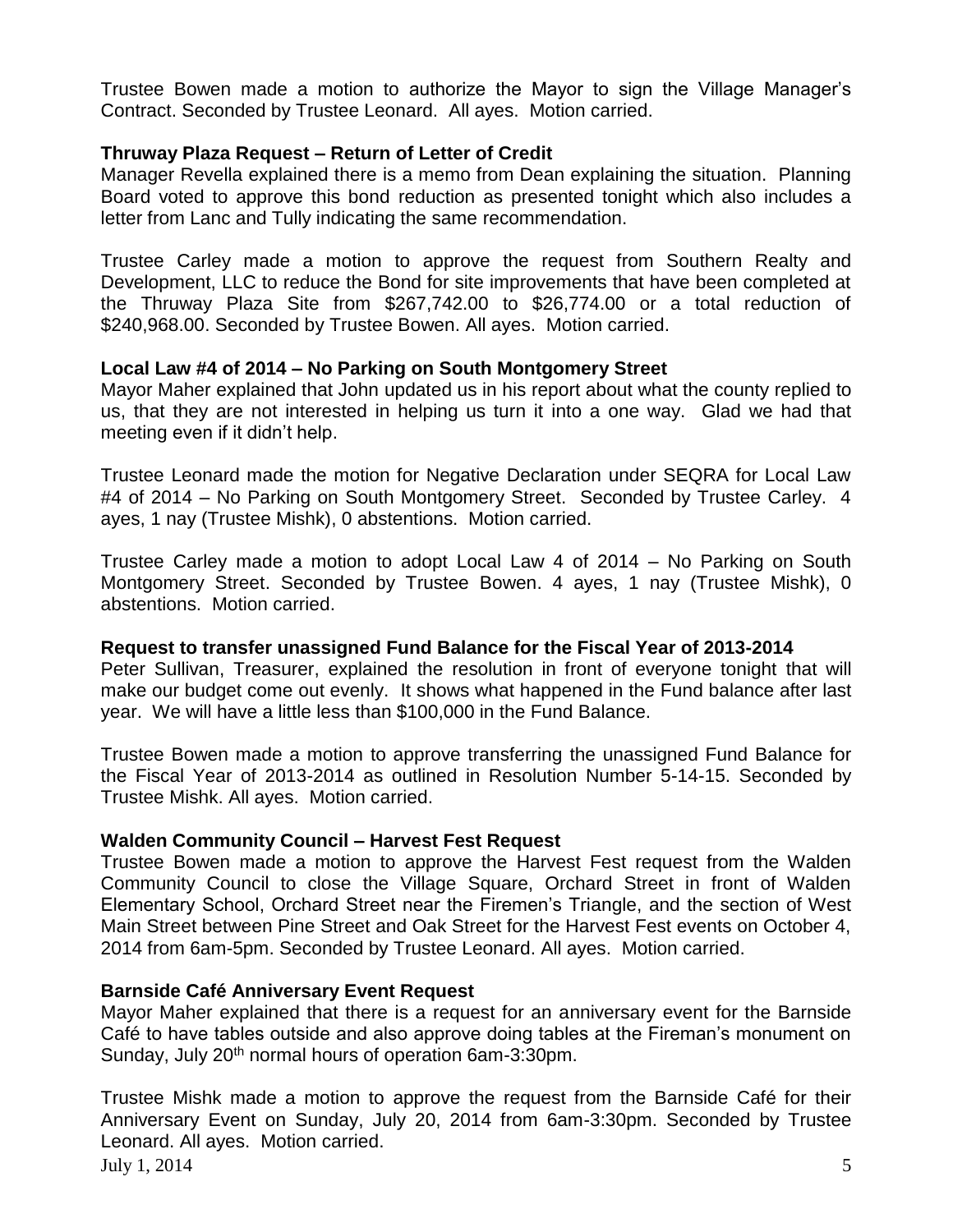# **Discover Walden – Re Grand Opening Events on 8-9-14**

Nanette DeGroat, event organizer, explained the day will have many individual events throughout the day beginning 9am-6pm. It will include a Walk on the Rail Trail at 8am, a Ribbon Cutting ceremony at the Firemen's Triangle which they are requesting the Village close down for an hour 8:00-9:30am. They will have a trolley Bus driving around to do tours around the Village 45 minutes each and are planning on sharing the bus with Thruway Sports. Would like trustees to sit at the dunking booth. Car Tech will allow us to use their area for our jeep show. We would like to do a Chalk Off for kids to draw on pavement at the Walden Elementary School but if it doesn't work would want to think about shutting down the square to do that.

Mayor Maher stated he will work with her on not having to shut down the square.

Nanette continued that they would like to have use of electric on Main Street for a few businesses plugging into the electric at the bases of the trees. Has a business owner who wants to bring a Tredal on Main Street to showcase how it works, his own invention. They would also like to put out 4x4 signs at entrances to the Village. Recreation & Parks Department is letting us use their frames. We would like to have 1x5 banners on the front of each participating business from July 5<sup>th</sup> up to the event. They would like sidewalk sale events all day with tents on the sidewalks. The Fox Hill Community would like to do horse hayrides from the library entrance, in front of the post office, down John Street, and down to subway. They have shovels to clean up the mess from the horses.

Manager Revella explained the hayride would need an Orange Triangle on wagon.

Attorney Donovan added you may want police presence on call during the day monitoring this but not uncommon to see this.

Nanette continued that with the hayride the corner by the Diner may need a crossing guard for 2 hours in the morning and then again in the afternoon say 10-12 and then 2-4. Maybe less if horses can't handle it as they need a rest. Welcome to Walden packet will be included in the business directory and are asking the Village to pay \$500 towards that printing. Bikini Bike wash in front of the Gallery Tattoo Shop. Would block the parking spots from the corner of his building down which would be 9 spots total from 11-3.

Mayor Maher asked if the only businesses that affects are her own and Sweet Sensations by Sue. He also asked if she talked to Sue about that yet.

Nanette stated she was ok with it but hasn't talked to Sue about it yet. They were looking for approval to block the parking spots. He wanted to get away from the corner closer to Ciardullo's but on the opposite side of the street. It would be a bike wash no cars and there would be no fees for this.

Mayor Maher asked if they could shorten it down from 9 spots to 4 spots.

Trustee Carley stated he has a concern for traffic there as this will likely jam up the area.

July 1, 2014  $\qquad \qquad 6$ Nanette stated that will not be lining up, they will need to park and then at their turn will have to come up at that time. Maybe 4 bikes at one that time. They can definitely only do 4 spots.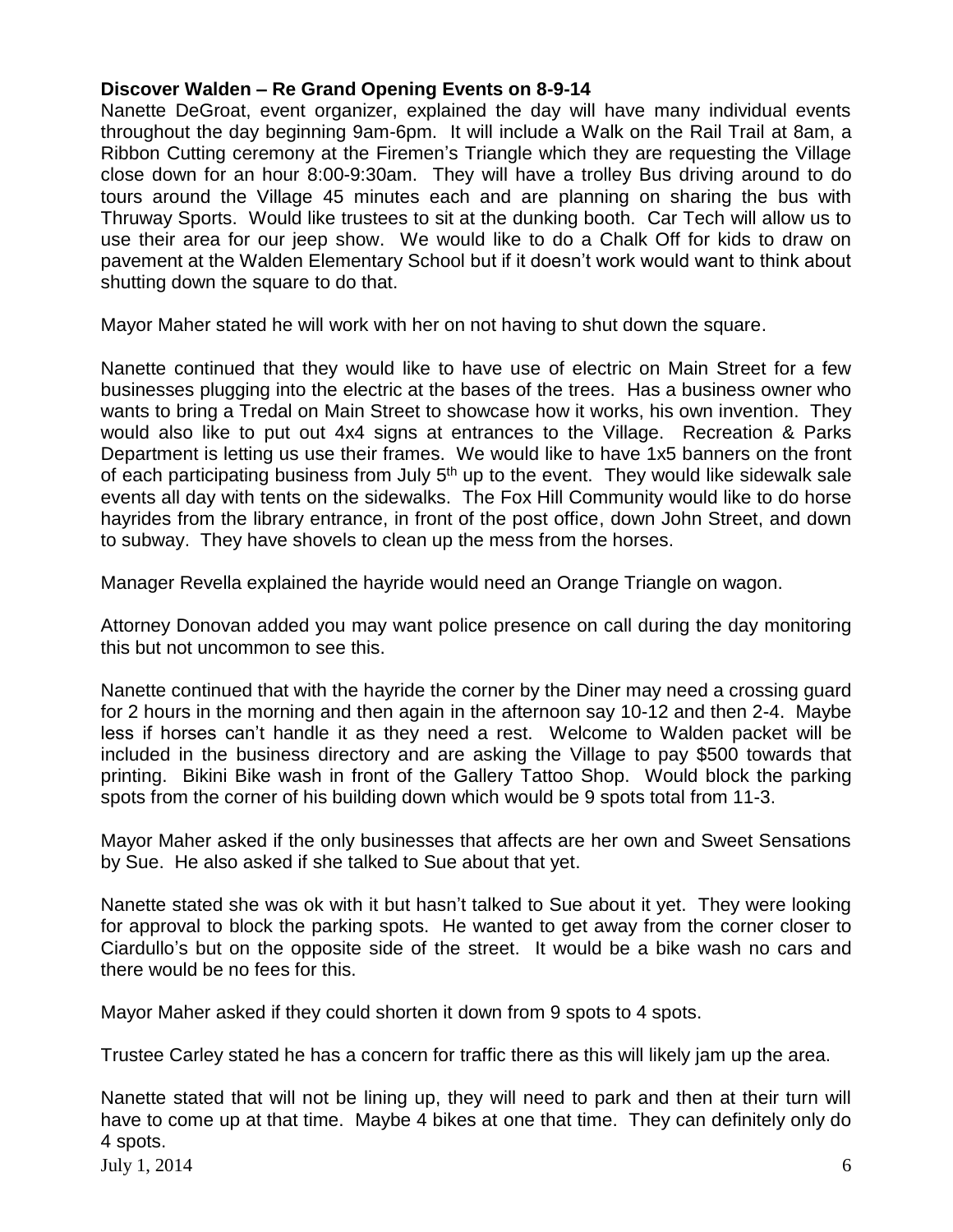Trustee Carley would like assurances that they would not be lining up in the road and added that it's going to jam up without them lining up anyway, just onlookers are going to make the area jam up.

Mayor Maher stated that he just called Deputy Mayor Rumbold and she is ok with it as long as it is not in front of her store but on the opposite side of the street instead.

Nanette stated none of the spots will be in front of her business. It would be the spots past her business.

Trustee Carley asked if the residents that live there are ok with this as respectfully he wouldn't want it in front of his house, maybe they feel the same way.

Nanette stated she didn't walk around and ask the residents for a one day 4 hour event that would affect 2 apartment houses.

Mayor Maher called Deputy Mayor Rumbold again and explained the suggestion and said as long as they are not directly in front of her store she is good with it.

Manager Revella stated that our Village Code allows for temporary signs for the 1x5 banners for 30 days. If they only do 30 days they do not need Board approval.

Nanette stated they could be up for only 30 days and she will arrange that with the business owners that are participating.

Mayor Maher stated that sidewalk sales could be used provided they do not impede pedestrian traffic and the Board is ok with using the electric on Main Street where needed.

Manager Revella stated that we would need the Board to approve Crossing Guards for the hayride.

Trustee Mishk asked if insurance was needed for this.

Attorney Donovan stated that Discover Walden doesn't have their own insurance so they would need to get event insurance for the day to cover the Village and we would need to let our agent know to be sure we don't need a special rider for us. All of this is doable as it happens all the time in all communities.

Nanette stated she is working on getting that covered through the Walden Community Council.

Manager Revella suggested that the Village work with the printer on the cost of the Welcome Packet as the Village will need them anyway in lieu of giving them \$500.

Mayor Maher asked Nanette to come back to the July 15, 2014 Board meeting to go over the final details once again and at this time we can approve the event signs and the overall concept of the event tonight.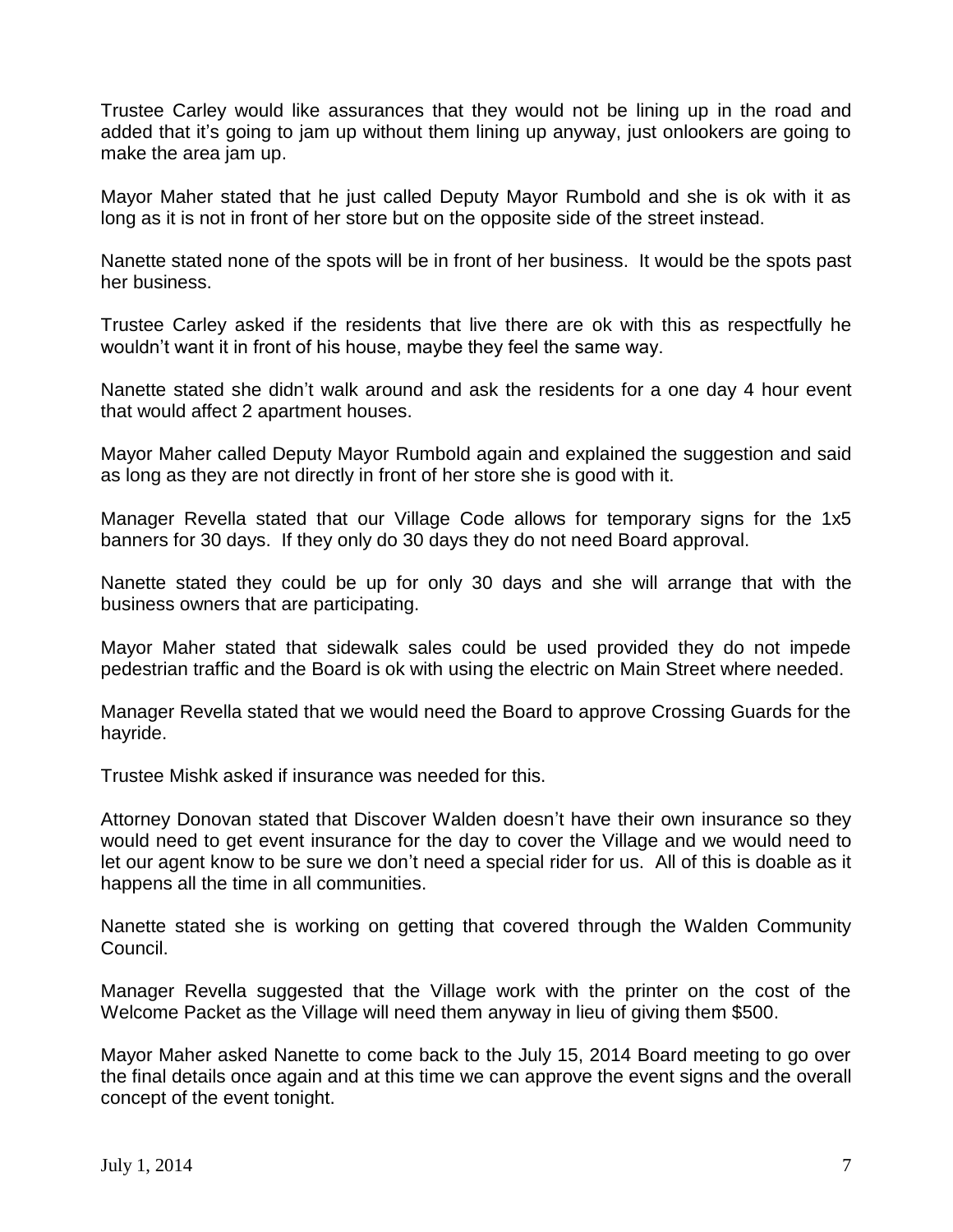Trustee Mishk made a motion to approve the 4x4 event signs for the Discover Walden Event to be placed at the Village entrances pending approval of the Temporary Sign Request form to the Village Manager from July 5, 2014 through August 9, 2014. Seconded by Trustee Carley. All ayes. Motion carried.

Trustee Mishk made a motion to approve the concept of the Discover Walden event on August 9, 2014 subject to review and approval by the Village Manager and the Village Attorney. Seconded by Trustee Carley. All ayes. Motion carried.

Trustee Carley asked if she could please check with the residents about the Bike Wash being in their area.

### **Turn the Town Teal Request**

Trustee Mishk made a motion to approve the request from Turn the Town Teal to allow teal ribbons to be hung on their trees in the Village Square and on Main Street for the month of September in honor of Ovarian Cancer Awareness Month. Seconded by Trustee Leonard. All ayes. Motion carried.

### **Discussion Items**

#### **Snow Removal**

Manager Revella stated that the Code Enforcement Officer, Trustee Carley, and Recreation Coordinator Bliss met and discussed the current process. One change will be that Jay's camera will now date and time stamp photos as well as using a measuring tape in the photos for all future violations.

Trustee Carley added that the changes are being made so that we are consistent with rulings made at the Board level. Want to be fair across the board when and if someone does appeal.

Trustee Bowen feels that before we do a summons we should take the same photo the same time the next day. Arguments all said there was no proof and was our word against theirs and we were the bad guys. Take photo at 8am take again at 8am next day and it's done, no room for arguments.

Trustee Carley added that we don't start the process until 24 hours after the end of the storm is which is when they need to have it cleared. That means the roads are cleared and open and is after the plows may have covered them back in.

#### **RFP – Third Party Utility Billing**

Mayor Maher explained we had Dave put together an RFP to see if the Village can save any money. He worked with a company from the state and Dave finalized the document for us. We are not obligated to accept any bids if we don't like what we get back.

Trustee Leonard made a motion to authorize the Village Manager to send out the 3<sup>rd</sup> Party Utility Billing RFP to the public. Seconded by Trustee Bowen. All ayes. Motion carried.

#### **Draft Local Law #5 of 2014 – Landlord Registry Law**

Mayor Maher explained were are setting up a Town Hall meeting for this revised law that was based on the last Town Hall meeting on Thursday, July 31<sup>st</sup> at 6:30pm to present the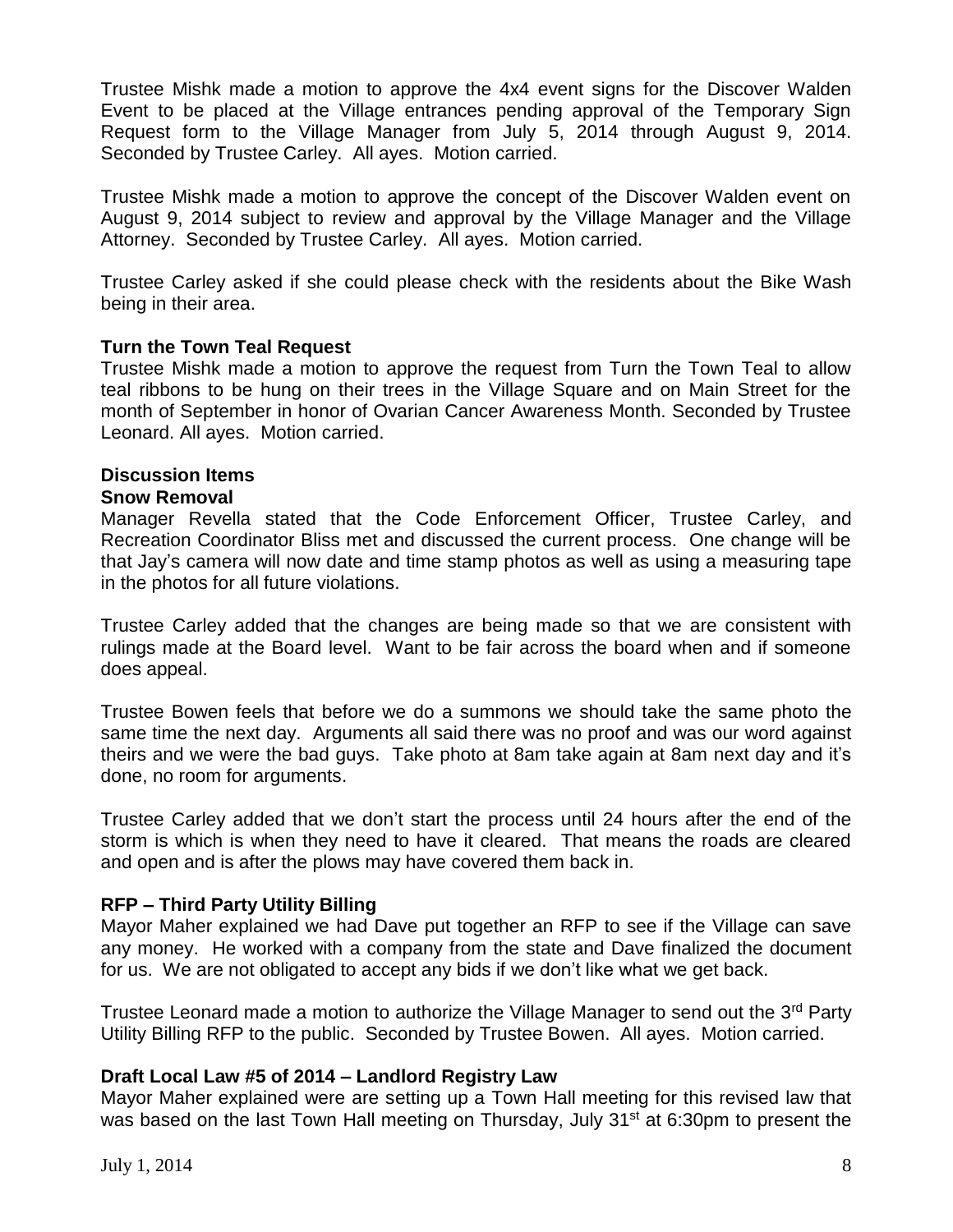revised law to the landlords. If there will be more than four Board members to attend we should call a special meeting but will still keep it informal.

Trustee Mishk made a motion to set the Special Town Hall Meeting for Local Law #5 - Landlord Registry Law for Thursday, July 31, 2014 at 6:30pm. Seconded by Trustee Leonard. All ayes. Motion carried.

# **Route 208 Sidewalk and Curbing Project**

John Queenan, Village Engineer, explained that NYS DOT gave us comments back after 10 months that they took to look at our papers. One comment is that our timetable is off but after 10 months of holding the papers; yes, it is. One of the other comments is to bring up the project before the public to ensure the interest is still there to do this project. This project has been on going now for over 12 years and we have been progressing slowly with this project. In 2003 we were awarded \$250,000 to do from Bank Street up to Richardson Street. The project didn't happen at that time and we picked it up in 2010 where it was ready to go per DOT in 2012. The state pushed the funding another year and we got it increased to \$840,000 which can now include the entire corridor of Ulster Avenue. In 2013 we sent it back in and we just the comments from that filing back. The 5 comments received were that there was no line for their director to sign, our timeline was out of date, the cost was out of date, the retaining walls on private property stretch would allow to grant temporary easement for construction, now they changed that they will need to have each maps for each property which we are working on this part. And the final comment was to have a public meeting as we haven't had one in a number of years to make sure there is still interest in the project. We have 15 more steps to go plus the 6 phases of design which we are at step 4 right now. We will proceed with the survey of properties when we reply to the comments and home to have our final design approved and then we have to go to each of the different areas within DOT. Also tying into having this done in federal fiscal year 2015. Looking at next year possibility. Bottom line they ran out of money and this project got slid down on the list.

Manager Revella stated that the material for the sidewalk decision has not been made yet, and we will bid it each way. Standard concrete is what we have to use per the NYS DOT specifications.

# **Public Comment**

Nanette DeGroat, 80 North Montgomery Street, wanted to confirm we are adding fluoride as of today to the water and wants to know what the Board did to notify the residents that this is happening.

Manager Revella explained that all the local dentists were notified, our water bills had it on it multiple times, plus the last 2 community calendars.

Nanette replied that landlords are not going to tell their renters. What are you going to do to educate people about EPA rules as far as how much water should be used for specific age groups? How do you plan to get this information to the people?

Mayor Maher stated that when the Board discontinued fluoride a few years ago we sent a letter to Department of Health and was sent out the same way. This is something we could go back and forth about the statistics and argue all night about.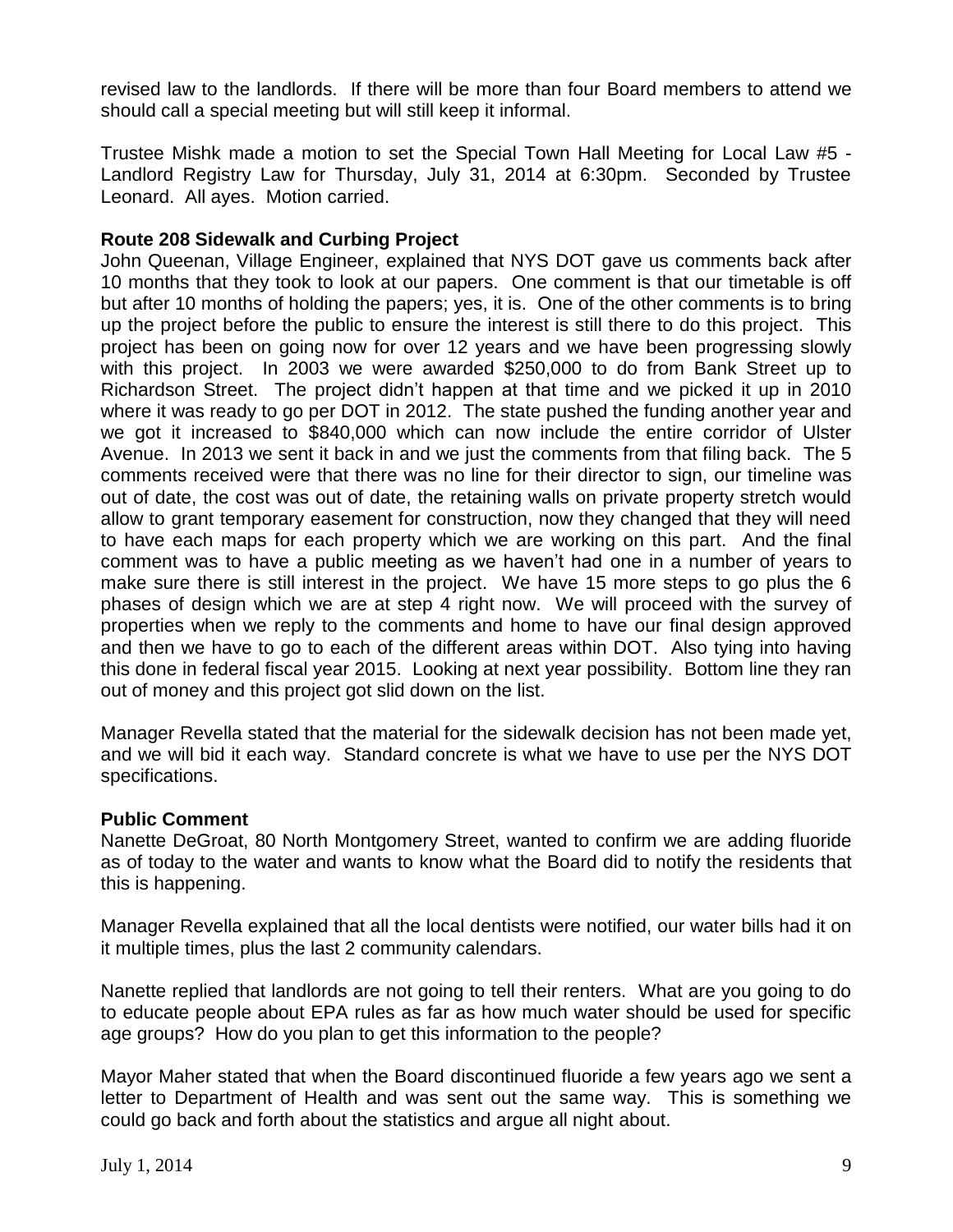Trustee Carley commented respectfully what she is saying sounds like it's from an advocate prospective. There are groups out there that promote that may be a better venue for you to go.

Nanette asked if she could host a workshop if she felt it necessary.

Mayor Maher replied yes, we would host it even or find a place for it.

Mary Ellen Matise, 21 Clinton Street, wanted to know if the historical markers have been ordered.

Manager Revella replied yes.

Mary Ellen asked in terms of the Discover Walden event do we want to do buttons or key chains.

Mayor Maher replied that the Village is not sponsoring anything like that. No discussion about that but if it's something you wanted to do he suggests that she talk to Nanette and the Walden Community Council on what they would like to do. We wouldn't dictate to Nanette what is happening at the event.

Mary Ellen stated that she's been talking to John about it. She is waiting for a response from the Manager or the Board. At past events, the Village buys the buttons as we've done in the past for the past whatever years.

Trustee Bowen reiterated that Nanette is the lead and the communication should be between Nanette and the Board.

Mary Ellen stated that she is the person that designs and does the buttons. Wouldn't the Village want something that says Walden on it for the event?

Mayor Maher replied that the Village is not interested at this time. However if she would like she will need to speak to John directly about it.

#### **Payment of the Audited Bills**

Trustee Leonard made a motion to pay the audited bills. Seconded by Trustee Carley. All ayes. Motion carried.

#### **Correspondence**

Trustee Carley stated that the Fire Department Commission will set up a date and time for a joint meeting after their meeting on 7/14 meeting.

Trustee Bowen announced the Orange County Rural Development Advisory Corporation event tomorrow "Sustain Homes" Neighborhood Workshop at the 911 Center in Goshen with guest speakers including Congressman Maloney from 10am to 3pm with Lunch included.

Mayor Maher read a thank you card from the Veteran's Memorial Park Committee thanking the Village for the Flag Day Ceremony.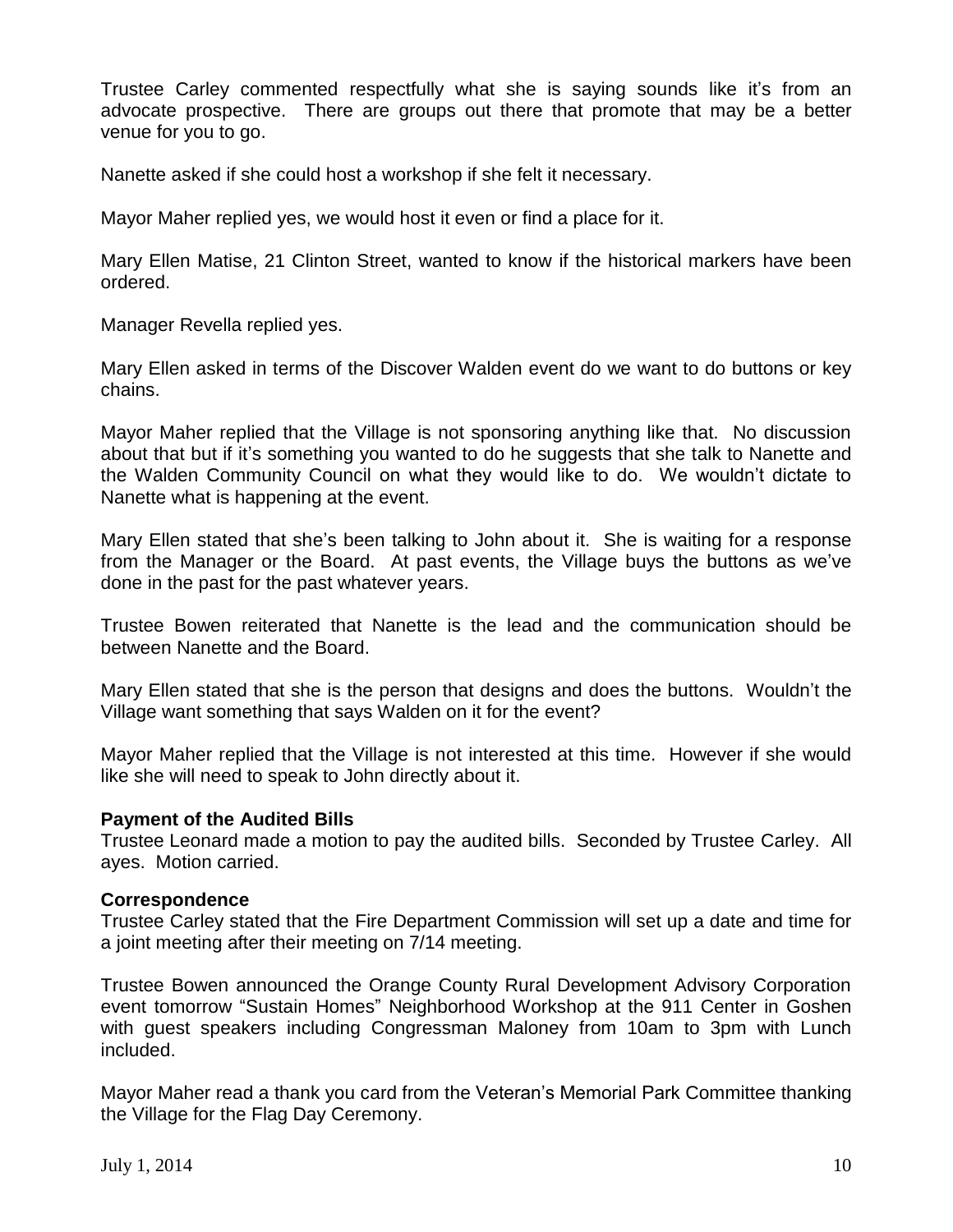### **Miscellaneous Comments from the Board of Trustees**

Trustee Bowen stated that he attended a church 3 in 1 concert and it was awesome Saturday evening. Gospel fest will try to come to the Village in September and looking to support that church and get others involved.

Trustee Carley also attended the concert and it was awesome and would like to work with Music in the Grove on September  $6<sup>th</sup>$  to bring same type of thing to help bring the community together.

Trustee Mishk stated that a few months back the Planning Board came to us with idea on accessory apartment. He is interested in basically building a room that can be utilized until a person passes and he is looking into it for his property as soon as the plans are up will make application for a building permit. It's classified as an accessory unit by the state and for use for an elderly person and when they are no longer using it, it has to be dismantled or given back.

Attorney Donovan stated that Dean left him information on this as well.

Trustee Carley added that he is representing an organization called "A Little Bit of Help" and working on partnering with Walden Elementary School and talked to Village Manager and adopting a park and taking care of it. He met this morning with Mike Bliss and Jim Prescutti, the Arborist, and talked about how to cut back the Japanese Knotweed down at the Maple Street Boat Launch. As long as everything goes well they are working on moving forward on that and just wanted to put that out there.

Mayor Maher announced that HV Honor Flight headquarters got its CO today and they have 2 Youth employees starting next week and their grand opening will take place at the end of July or beginning of August.

#### **Executive Session**

Trustee Mishk moved to go into Executive Session to discuss Collective bargains with the PBA, pending litigation with Milmore, and threatened litigation. Seconded by Trustee Carley. All ayes. Motion carried.

#### **Reconvene**

Trustee Mishk moved to reconvene the regular meeting. Seconded by Trustee Leonard. All ayes. Motion carried.

#### **Adjournment**

Trustee Mishk moved to adjourn. Seconded by Trustee Carley. All ayes. Meeting adjourned.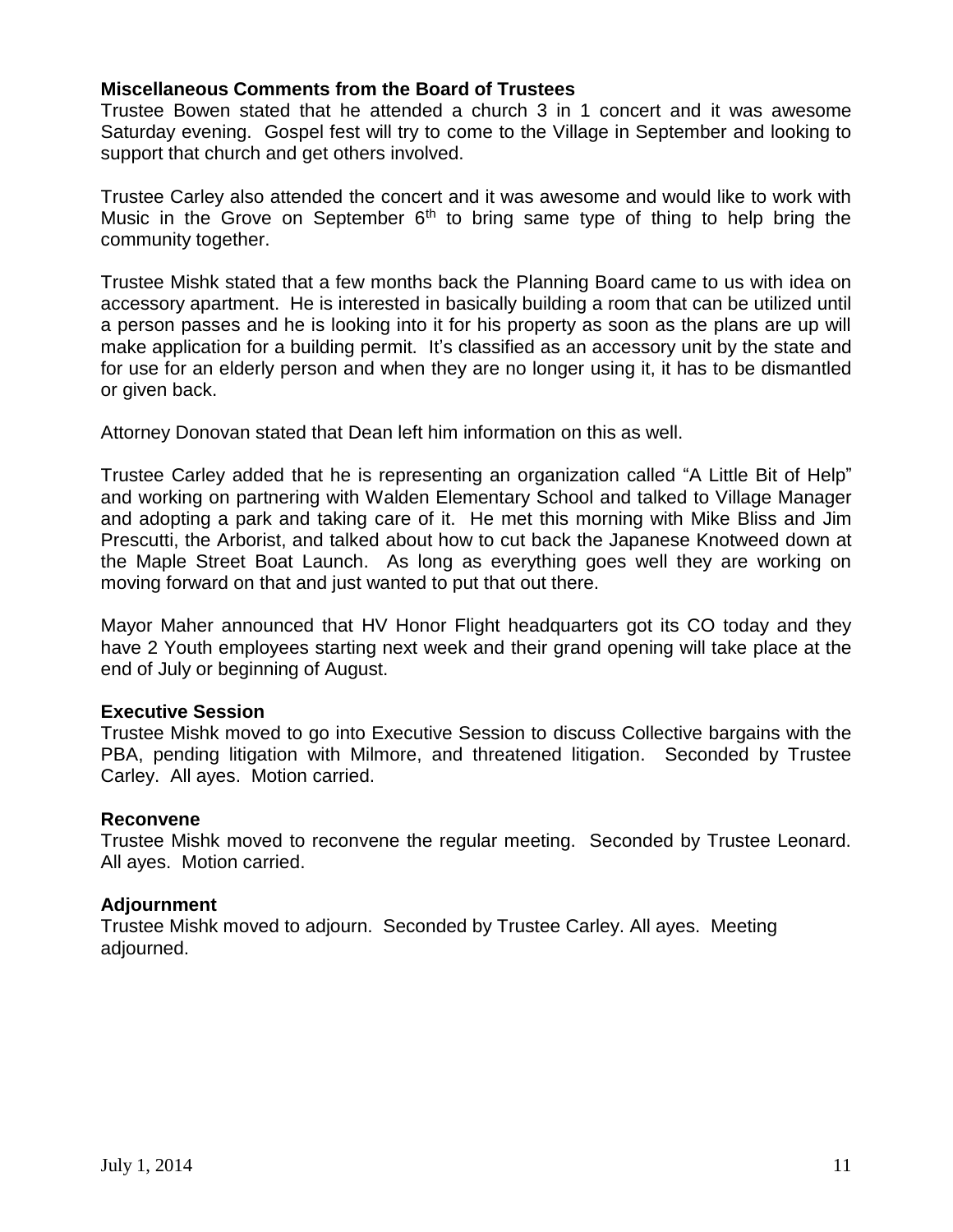### **Village of Walden Board of Trustees Regular Meeting July 1, 2014 Motions & Resolutions**

### **Hearing – 71 Wait Street**

Trustee Carley made a motion to give John Imhoff until August 12, 2014 at 5pm to move the 1962 Volve from the property located at 71 Wait Street or it will be on the agenda that evening for action. Seconded by Trustee Bowen. 4 ayes, 0 nays, 1 abstention (Trustee Mishk). Motion carried.

### **Approval of the June 27, 2014 Special Meeting Minutes**

Trustee Bowen made a motion to approve the June 27, 2014 Special Meeting minutes. Seconded by Trustee Mishk. All ayes. Minutes approved.

### **Village Manager Contract**

Trustee Bowen made a motion to authorize the Mayor to sign the Village Manager's Contract. Seconded by Trustee Leonard. All ayes. Motion carried.

### **Thruway Plaza Request – Return of Letter of Credit**

Trustee Carley made a motion to approve the request from Southern Realty and Development, LLC to reduce the Bond for site improvements that have been completed at the Thruway Plaza Site from \$267,742.00 to \$26,774.00 or a total reduction of \$240,968.00. Seconded by Trustee Bowen. All ayes. Motion carried.

#### **Local Law #4 of 2014 – No Parking on South Montgomery Street**

Trustee Leonard made the motion for Negative Declaration under SEQRA for Local Law #4 of 2014 – No Parking on South Montgomery Street. Seconded by Trustee Carley. 4 ayes, 1 nay (Trustee Mishk), 0 abstentions. Motion carried.

Trustee Carley made a motion to adopt Local Law 4 of 2014 – No Parking on South Montgomery Street. Seconded by Trustee Bowen. 4 ayes, 1 nay (Trustee Mishk), 0 abstentions. Motion carried.

# **Request to transfer unassigned Fund Balance for the Fiscal Year of 2013-2014**

Trustee Bowen made a motion to approve transferring the unassigned Fund Balance for the Fiscal Year of 2013-2014 as outlined in Resolution Number 5-14-15. Seconded by Trustee Mishk. All ayes. Motion carried.

# **Walden Community Council – Harvest Fest Request**

Trustee Bowen made a motion to approve the Harvest Fest request from the Walden Community Council to close the Village Square, Orchard Street in front of Walden Elementary School, Orchard Street near the Firemen's Triangle, and the section of West Main Street between Pine Street and Oak Street for the Harvest Fest events on October 4, 2014 from 6am-5pm. Seconded by Trustee Leonard. All ayes. Motion carried.

# **Barnside Café Anniversary Event Request**

July 1, 2014 12 Trustee Mishk made a motion to approve the request from the Barnside Café for their Anniversary Event on Sunday, July 20, 2014 from 6am-3:30pm. Seconded by Trustee Leonard. All ayes. Motion carried.